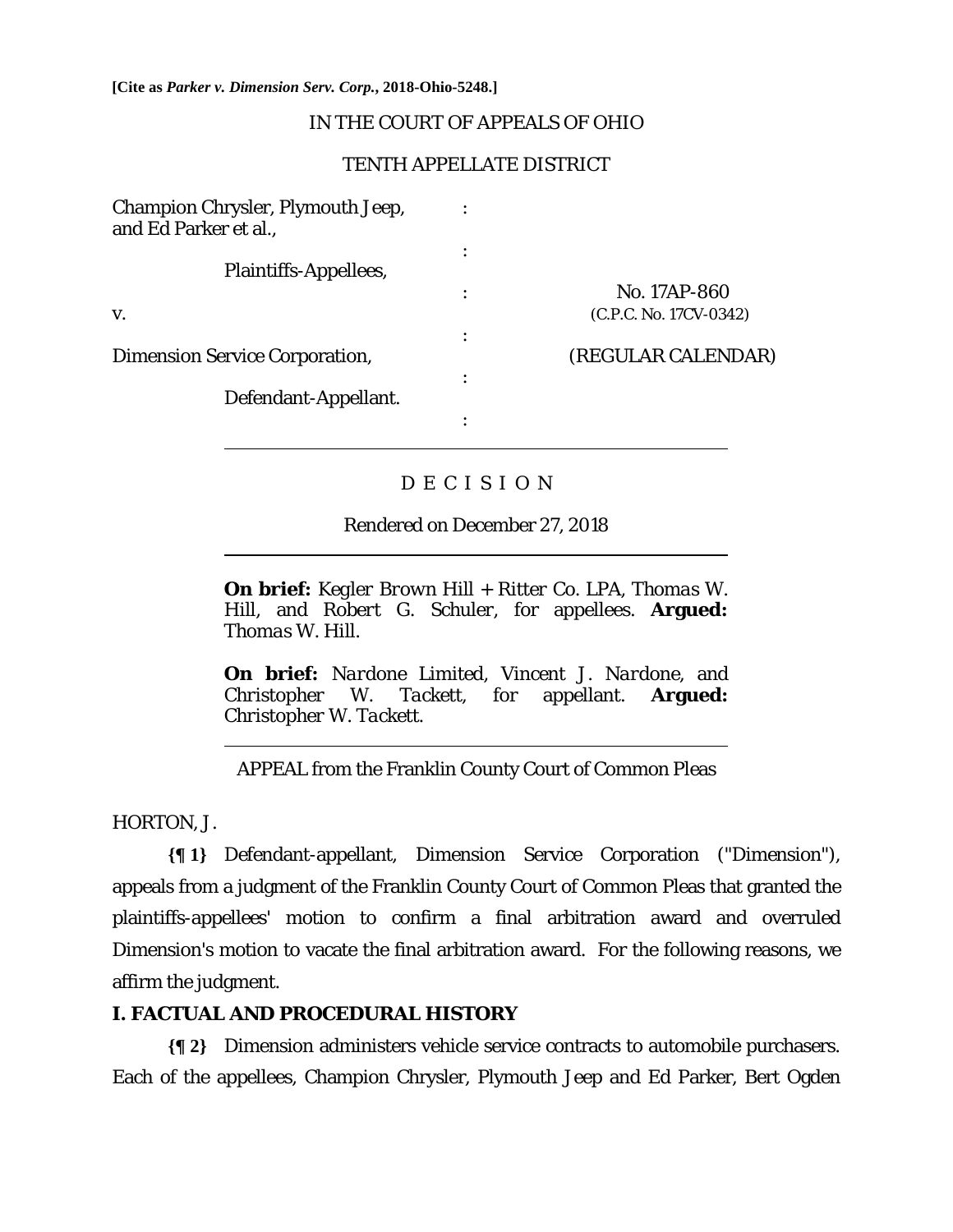<u>.</u>

Dealer Group, Ferguson Dealer Group, Allen Tillery Chevrolet and Great Lakes Insurance Agency, Inc., entered into a Profit Share Agreement ("PSA") with Dimension.1 All of the appellees, except Great Lakes Insurance Agency, Inc., were car dealers and offered consumers a Dimension vehicle service contract at the point of sale. On July 28, 2014, appellees and Darryl Hickman (collectively "claimants") served a joint arbitration demand on Dimension pursuant to the mandatory arbitration provisions in the PSAs, arguing that Dimension failed to make payments in violation of its obligation to do so under the PSAs. Claimants filed a single demand for consolidated arbitration because they were each pursuing claims for additional profit share payments pursuant to identical PSAs. The arbitration demand nominated Kirk Borchardt to serve as the claimants' selected arbitrator. Dimension nominated Frank A. Ray as its selected arbitrator. The final arbitrator, Richard Neville was selected. On January 12, 2015, Dimension objected to the consolidated arbitration.

**{¶ 3}** After briefing, on March 16, 2015, the arbitration panel held that the claims of the six claimants would be consolidated for discovery and motion practice purposes. The panel examined the PSAs finding the same language in each granted the panel broad authority. The consolidation decision set forth that, "[t]he Panel, having been granted this broad authority, finds that this is a proper case for consolidated discovery and motion practice based in part on the principle that arbitration is intended to be an efficient, timely, and cost-effective alternative to litigation." (Mar. 16, 2015 Decision.) The decision set forth that consolidation for discovery and motion practice purposes would "not prevent separate, individual evidentiary presentations as to defenses or claims," and Dimension was free to petition the arbitration panel to request a separate hearing for any individual claimant and the panel would consider the request. (Decision.)

**{¶ 4}** In August 2015, Arbitrator Borchardt resigned from the arbitration panel. Borchardt had accepted a job as a consultant for Innovative Aftermarket Systems, Inc., the parent company of First Dealer Resources, LLC, the entity that served as Dimension's

<sup>1</sup> Darryl Hickman was a claimant in the arbitration but the arbitration panel ruled in favor of Dimension and against Hickman. Therefore, Hickman did not apply to have the arbitration confirmed and is not an appellee in these proceedings.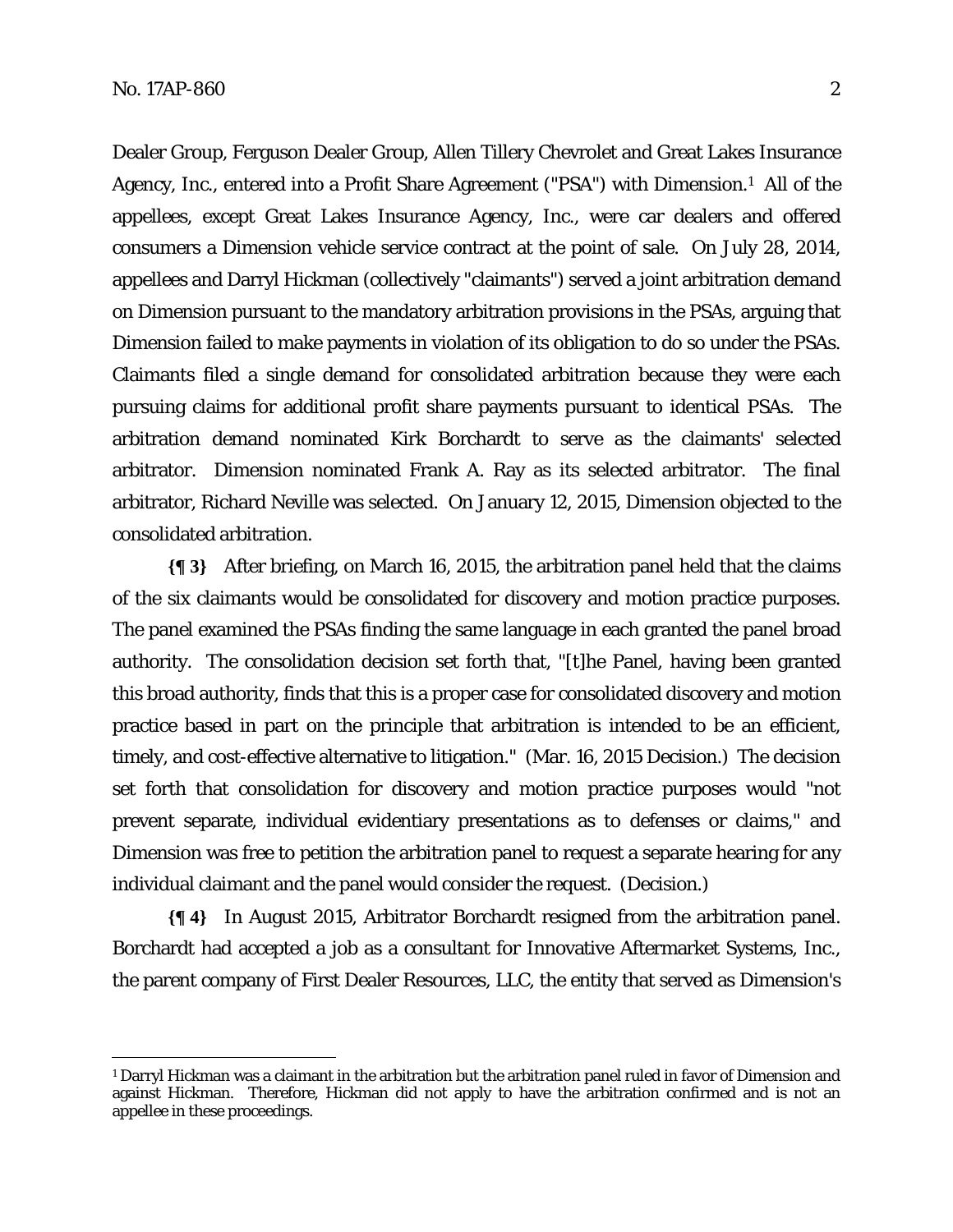marketing representative. Borchardt acknowledged that he was resigning because of the conflict of interest.

**{¶ 5}** Subsequently, claimants appointed Jason Dubner to replace Borchardt. Dimension objected to Dubner on September 18, 2015 because Dubner had previously served as an arbitrator in a separate arbitration proceeding between Dimension and two of the present claimants and because Dubner had previously represented clients of Frank Klaus, an individual with business relationships with claimants. The arbitration panel denied Dimension's request to disqualify Dubner.

**{¶ 6}** The arbitration panel issued an interim award on October 19, 2016, granting relief to each of the appellees, but denying relief to Darryl Hickman. Dimension filed a motion for reconsideration alleging calculation errors. The arbitration panel issued a final award on December 27, 2016.

**{¶ 7}** Appellees filed an application for an order confirming the final arbitration award in the Franklin County Court of Common Pleas and Dimension filed a motion to vacate the final arbitration award. The trial court granted the motion to affirm and denied the motion to vacate.

## **II. ASSIGNMENTS OF ERROR**

**{¶ 8}** Dimension filed a timely notice of appeal and asserts the following assignments of error:

> [I.] By holding that the arbitration panel had authority to consolidate six separate bilateral arbitration claim[s], the Trial Court erred in its legal conclusion and ruled in conflict with the U.S. Supreme Court ruling in *Stolt-Neilsen v. AnimalFeeds International,* by failing to recognize that parties must expressly consent to authorize consolidation of separate claims.

> [II.] The Trial Court erred in finding that the arbitration panel did not exceed its authority under R.C. 2711.10(D), while failing to consider the language of the arbitration agreements, which did not grant the panel authority to consider the request to consolidate or authority to order consolidation.

> [III.] The Trial Court erred in finding that the arbitration panel had authority to consider consolidation regarding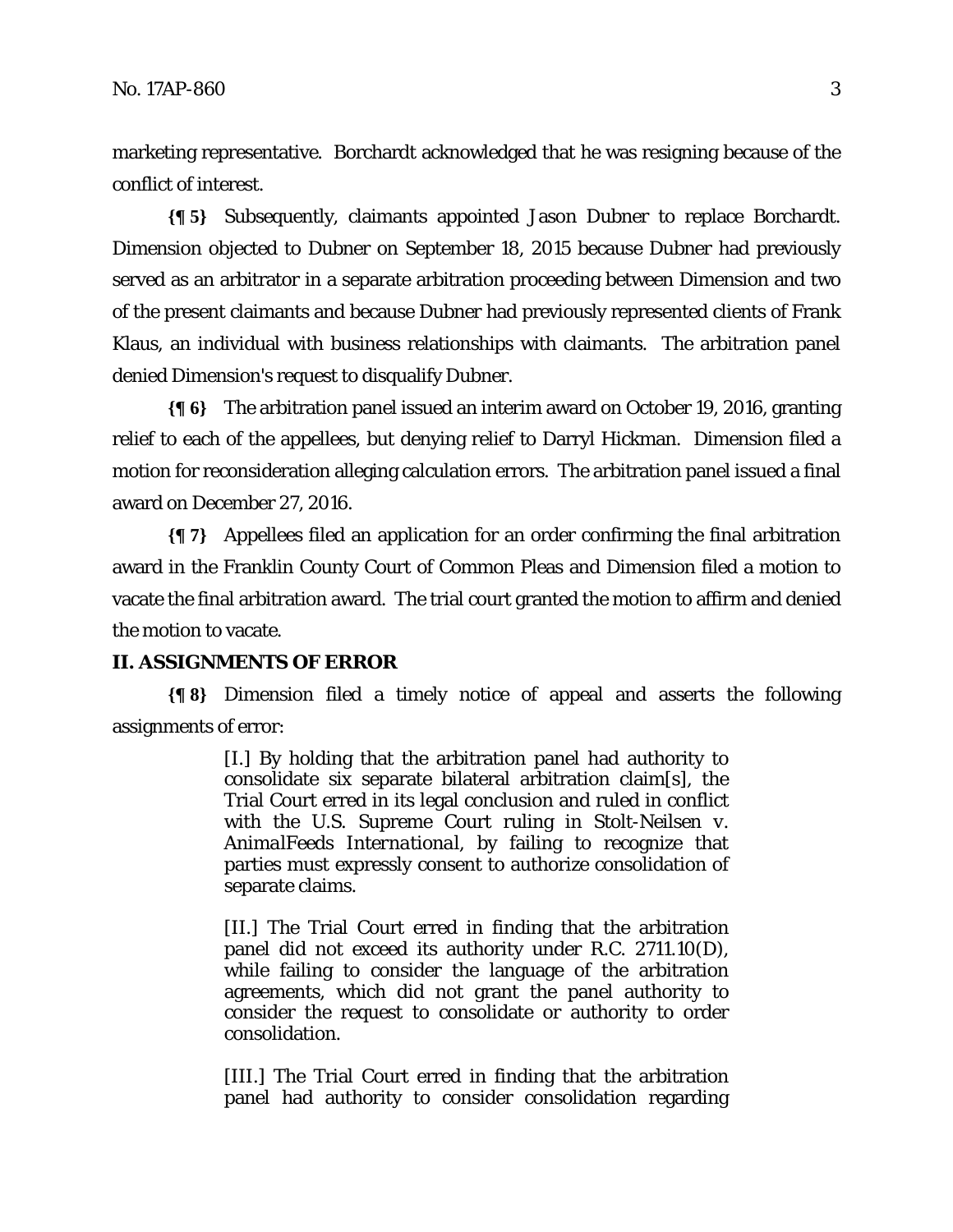Appellees' six separate claims against the Appellant Dimension, because R.C. 2712.52 specifically provides that a petition, along with proof of unanimous consent to consolidation, must be filed with the courts to consolidate separate arbitration claims.

[IV.] The Trial Court Erred in finding that the arbitration panel had authority to consolidate any two of the appellees' six separate claims against Dimension because the consolidation question is a threshold arbitrability question that was reserved for the Courts, as expressed in *Shakoor v. VXI Glob. Solutions*, 2015-Ohio-2587, ¶ 48 (7th Dist.) and *Stolt-Nielsen*.

[V.] The Trial Court erred in failing to consider that Arbitrator Borchardt resigned from the arbitration panel for a conflict of interest with Claimants' agent, and had participated in the improper consolidation ruling, which further tainted the consolidation ruling and amounted to evident partiality.

[VI.] The Trial Court erred in failing to consider the nature and extent of involvement that Claimants' agent had in Claimants' disputes with Appellant Dimension, when the Trial Court incorrectly ruled that the agent's prior financial relationship with Arbitrator Dubner did not amount to evident partiality, requiring the arbitration award to be vacated under R.C. 2711.10.

[VII.] The Trial Court erred in ruling that the arbitration panel did not exceed its authority when the arbitration panel failed to consider the express language of all six agreements, which stated that Allstate was required to calculate the amount of any profit share payments due under the agreements.

[VIII.] The Trial Court erred in failing to consider direct evidence of double-counting to award more than \$69,000 that Dimension had already paid to satisfy a 2012 arbitration award, and erred in incorrectly finding that the doublecounting was within the panel's interpretive discretion.

#### **III. ANALYSIS**

**{¶ 9}** Ohio has a well-established public policy that favors arbitration. *State v. Ohio Civ. Serv. Emps. Assn., Local 11 AFSCME AFL-CIO*, 10th Dist. No. 14AP-906, 2016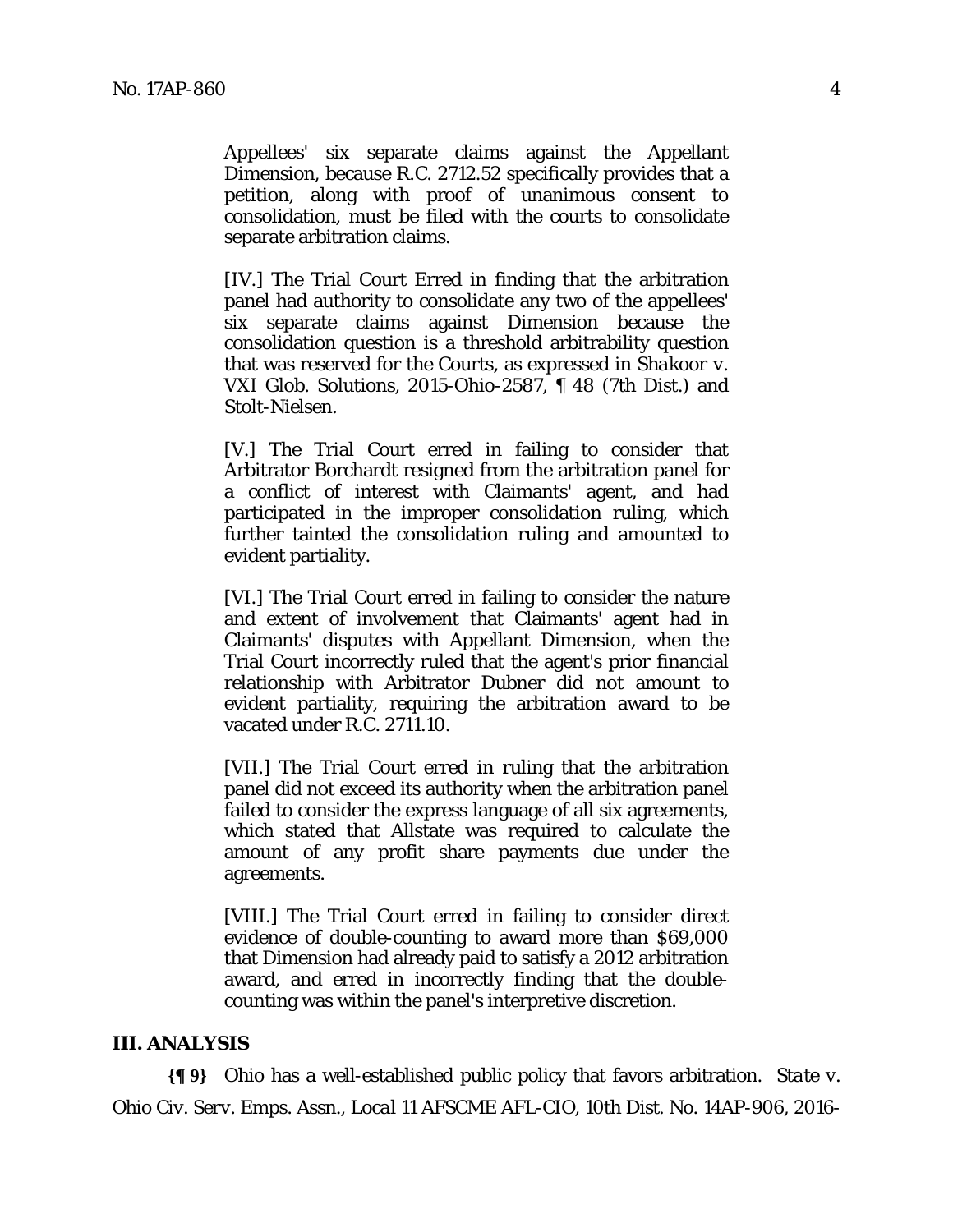Ohio-5899, ¶ 12. Arbitration awards are presumed valid, and a reviewing court may not merely substitute its judgment for that of the arbitrator. *Id*.

**{¶ 10}** "Once an arbitration is completed, a court has no jurisdiction except to confirm and enter judgment (R.C. 2711.09 and 2711.12), vacate (R.C. 2711.10 and 2711.13), modify (R.C. 2711.11 and 2711.13), correct (R.C. 2711.11 and 2711.13), or enforce the judgment (R.C. 2711.14)." *State ex rel. R.W. Sidley, Inc. v. Crawford*, 100 Ohio St.3d 113, 2003-Ohio-5101, ¶ 22. "A trial court may not evaluate the actual merits of an award and must limit its review to determining whether the appealing party has established that the award is defective within the confines of R.C. Chapter 2711." *Telle v. Estate of William Soroka*, 10th Dist. No. 08AP-272, 2008-Ohio-4902, ¶ 9. Since R.C. Chapter 2711 is the method to challenge an arbitration award, "[t]he jurisdiction of the courts to review arbitration awards is thus statutorily restricted; it is narrow and it is limited." *Warren Edn. Assn. v. Warren City Bd. of Edn.*, 18 Ohio St.3d 170, 173 (1985).

**{¶ 11}** R.C. 2711.10 provides that a court may vacate an award "upon the application of any party," for any of the following reasons: (1) the award was procured by corruption, fraud, or undue means; (2) there was evident partiality or corruption on the part of the arbitrators; (3) the arbitrators are guilty of misconduct in refusing to postpone the hearing, or refusing to hear pertinent and material evidence; or (4) the arbitrators exceeded their powers, or so imperfectly executed them that a mutual, final, and definite award upon the subject matter submitted was not made. R.C. 2711.10 thus "limits judicial review of arbitration to claims of fraud, corruption, misconduct, an imperfect award, or that the arbitrator exceeded his authority." *Goodyear Tire & Rubber Co. v. Local Union No. 200, United Rubber, Cork, Linoleum & Plastic Workers of Am.*, 42 Ohio St.2d 516 (1975), paragraph two of the syllabus.

**{¶ 12}** R.C. 2711.09 provides that when a party applies to the court for an order confirming an arbitration award, the court "shall grant such an order and enter judgment thereon, unless the award is vacated, modified, or corrected as prescribed in sections 2711.10 and 2711.11 of the Revised Code." "The language of R.C. 2711.09 is mandatory. If no motion to vacate or modify an award is filed, the court must confirm an arbitration award given a timely motion under R.C. 2711.09." *MBNA Am. Bank, N.A. v. Jones*, 10th Dist. No. 05AP-665, 2005-Ohio-6760, ¶ 14.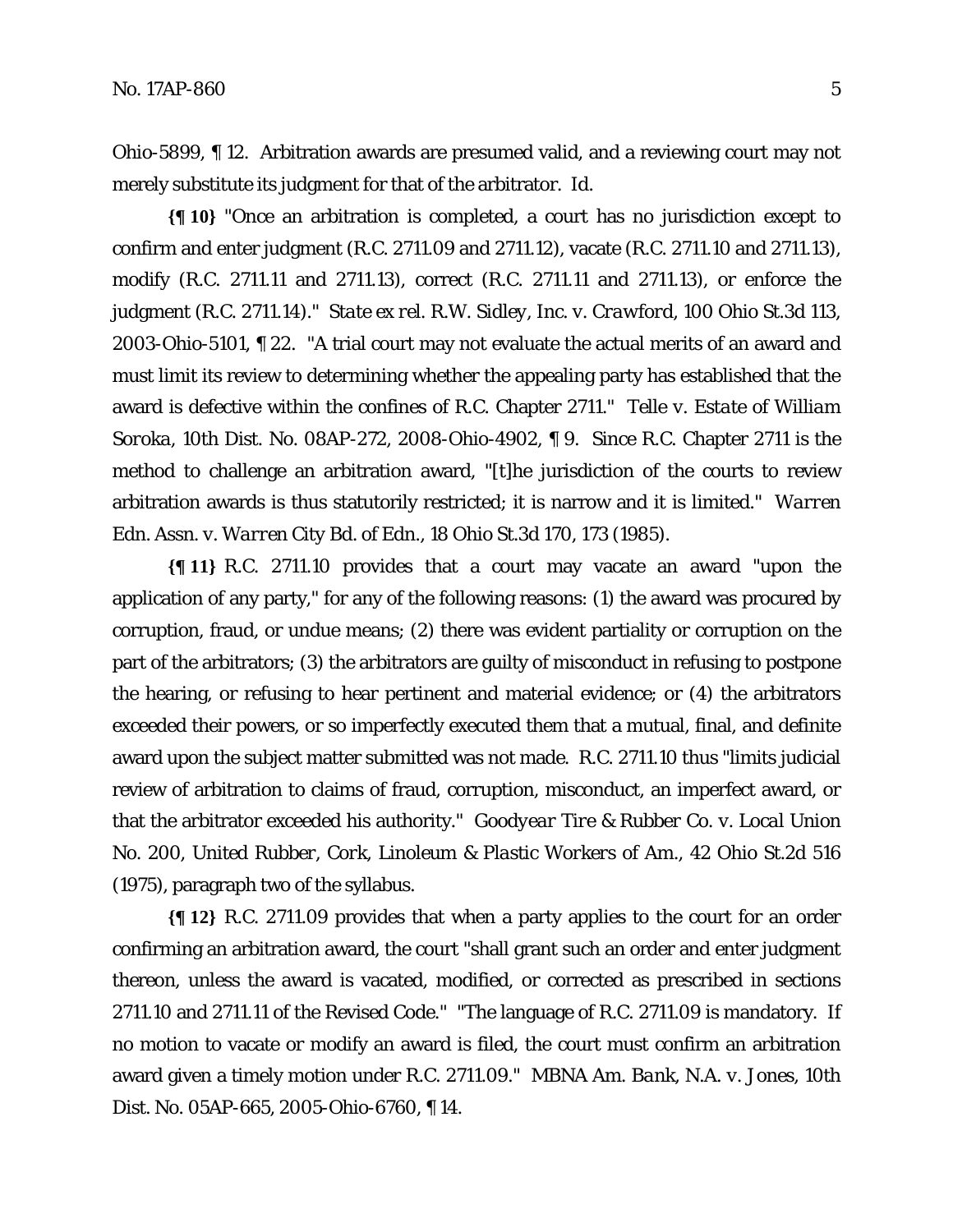**{¶ 13}** "An appeal may be taken from an order confirming, modifying, correcting or vacating an award made in an arbitration proceeding or from a judgment entered upon an award." R.C. 2711.15. However, because "[a] trial court is precluded from evaluating the actual merits of an award and must confine itself to determining whether the appealing party has established that the award is defective in a manner recognized by R.C. Chapter 2711," on appeal, "the standard of review is further restricted." *MBNA Am. Bank, N.A.* at  $\P$  10-11.

**{¶ 14}** "[W]hen a court of appeals reviews a trial court's judgment concerning an arbitration award, the appellate court must confine its review to evaluating the order issued by the trial court pursuant to R.C. Chapter 2711." *State v. Ohio Civ. Serv. Emps.* at ¶ 13. Thus, when "an appeal is taken from an order confirming, modifying, correcting, or vacating an arbitration award, the review is confined to the order and the original arbitration proceedings are not reviewable." *Robert W. Setterlin & Sons v. North Mkt. Dev. Auth.*, 10th Dist. No. 99AP-141 (Dec. 30, 1999), citing *Lockhart v. Am. Reserve Ins. Co.*, 2 Ohio App.3d 99, 101 (8th Dist.1981). That limited "review of the trial court's decision confirming arbitration is conducted under an abuse of discretion standard." *MBNA Am. Bank, N.A.* at ¶ 11.

**{¶ 15}** The trial court found that Dimension did not demonstrate evident partiality and the arbitration panel did not exceed its authority, and thus, granted appellees' motion to affirm and denied Dimension's motion to vacate the arbitration award. In its first four assignments of error, Dimension argues that the trial court erred in finding that the arbitration panel could properly consolidate the claims. Dimension argues four reasons the consolidation constitutes an error. First, Dimension argues that the parties must expressly consent to consolidation pursuant to *Stolt-Nielsen S.A. v. AnimalFeeds Internatl. Corp.*, 559 U.S. 662 (2010). Second, Dimension argues that the arbitration panel exceeded its authority because the language of the arbitration agreements did not grant the panel the authority to consolidate. Third, Dimension argues that the arbitration panel did not have the authority to consider consolidation because, pursuant to R.C. 2712.52, a petition, along with proof of unanimous consent to consolidation, must be filed with the courts to consolidate separate arbitration claims. Finally, Dimension argues that the arbitration panel did not have the authority to consolidate because the consolidation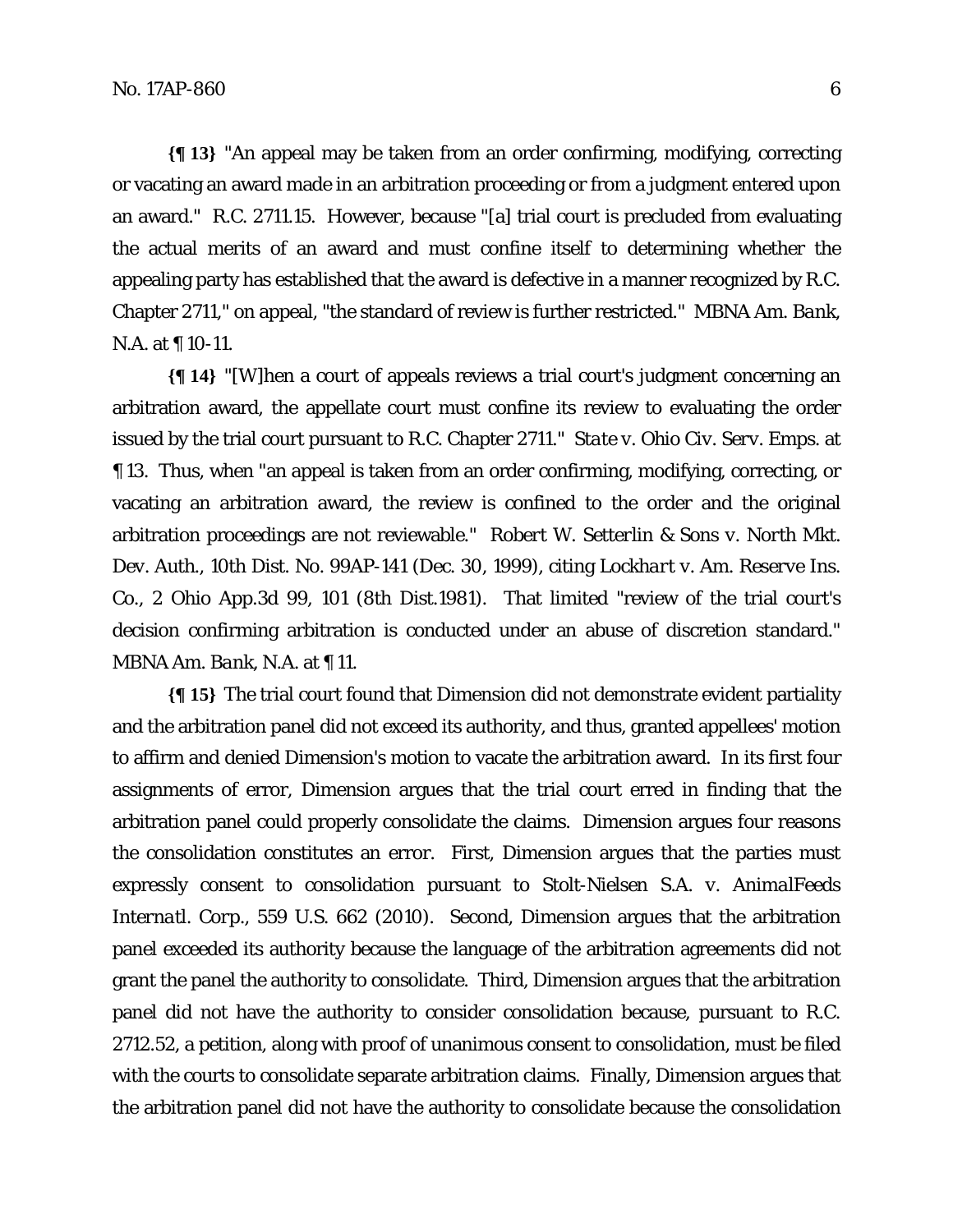question is a threshold arbitrability question that was reserved for the courts, as expressed in *Shakoor v. VXI Global Solutions*, 7th Dist. No. 14 MA 59, 2015-Ohio-2587, ¶ 48 and *Stolt-Nielsen*.

**{¶ 16}** Dimension contends that *Stolt-Nielsen* held that arbitrators cannot force collective arbitration and express consent is required to consolidate bilateral arbitrations. However, *Stolt-Nielsen* specifically applies to class actions. Dimension mischaracterizes the *Stolt-Nielsen* holding because the United States Supreme Court held that express consent is required to consolidate class-action arbitrations, not bilateral arbitrations, because class-action arbitrations are fundamentally different from bilateral action arbitrations. As the court explained, class-action arbitration "changes the nature of the arbitration" because the arbitrator's award "no longer resolves a single agreement, but instead resolves many disputes between hundreds or perhaps even thousands of parties." *Stolt-Nielsen* at 686. "The arbitrator's award no longer purports to bind just the parties to a single arbitration agreement, but adjudicates the rights of absent parties as well." *Id*.

**{¶ 17}** In this case, the arbitrators consolidated the actions for the limited purposes of discovery and motion practice. Further, the arbitration panel's decision expressly permitted Dimension to request a separate hearing for any individual claimant but Dimension did not make any such requests. Moreover, we note that Dimension waited more than five months after the joint demand for arbitration was made to object to the consolidation.

**{¶ 18}** Dimension argues that the arbitrators exceeded their authority by consolidating the actions because the PSAs did not grant the panel authority to consider the request to consolidate or authority to order consolidation. The Federal Arbitration Act provides that an arbitration panel only has the rights and duties that are provided under the contract. *Reyna Capital Corp. v. McKinney Romeo Motors, Inc.*, 2d Dist. No. 24538, 2011-Ohio-6806, ¶ 37.

**{¶ 19}** The arbitration provision in the PSAs provides:

The arbitrators need not observe judicial formality or strict rules of evidence, and they shall make their award from a standpoint of practical business practices and equity rather than strict law.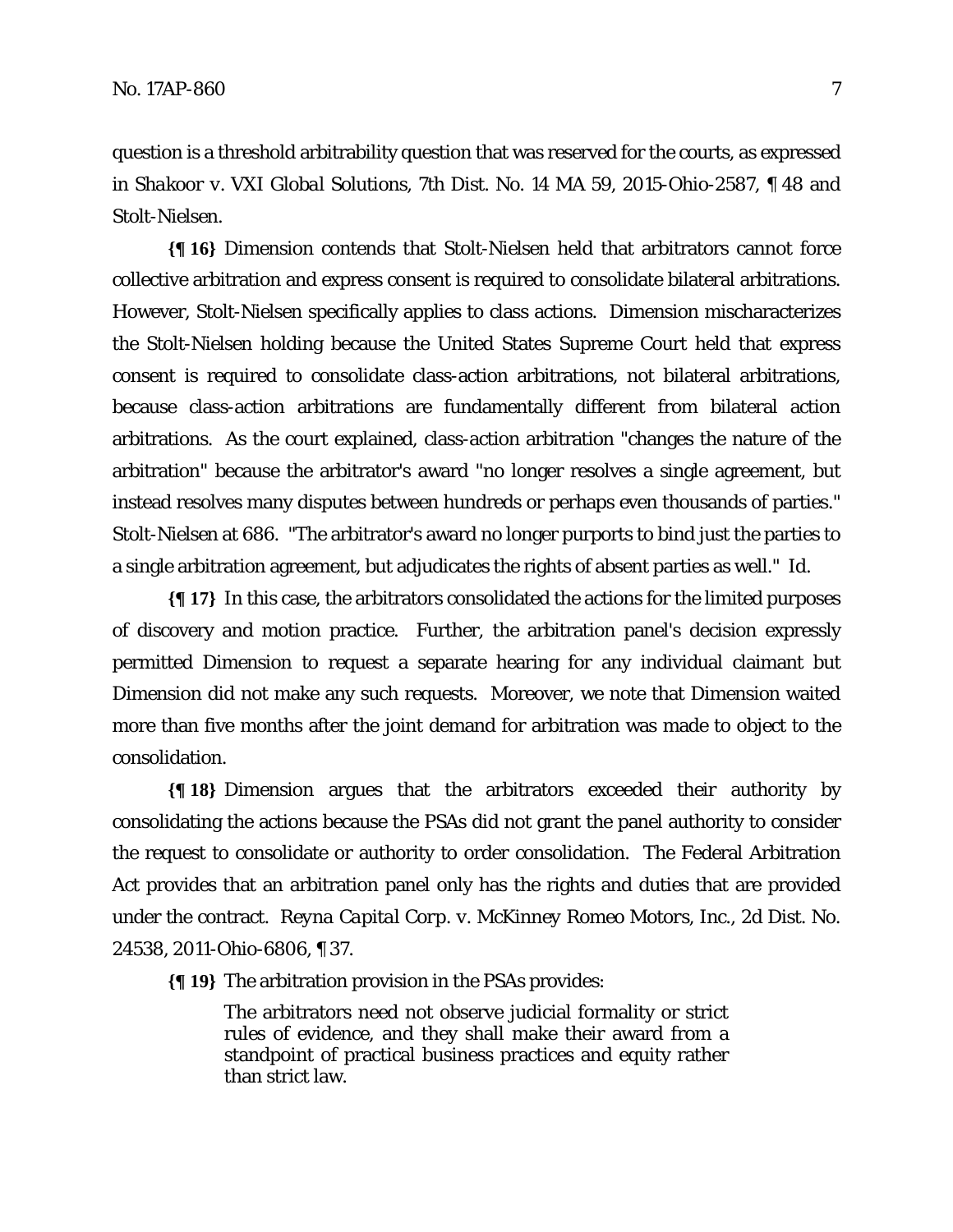(PSA at ¶ 13.)

**{¶ 20}** The panel observed, based on this broad authority, that these cases were proper for consolidated discovery and motion practice as an efficient, timely, and costeffective alternative to litigation. Since the contracts were identical and the defenses were likely identical, the panel found consolidation permissible by the contract language and efficient. (Mar. 16, 2015 Decision.) The arbitrators did not violate any provision in the agreements by consolidation. Rather, the language gives the arbitrators broad powers.

**{¶ 21}** Dimension argues that R.C. 2712.52 requires a petition to the court and unanimous consent of the parties for consolidation of arbitration. R.C. 2712.52 provides, as follows:

> (A) If the parties to two or more arbitration agreements have agreed, in their respective arbitration agreements or otherwise, to consolidate the arbitrations arising out of those arbitration agreements, the court of common pleas, on application by one party with the consent of all the other parties to those arbitration agreements, may do one or more of the following:

> (1) Order the arbitrations to be consolidated on terms the court considers just and necessary;

> (2) If all the parties cannot agree on an arbitral tribunal for the consolidated arbitration, appoint an arbitral tribunal in accordance with section 2712.20 of the Revised Code;

> (3) If all the parties cannot agree on any other matter necessary to conduct the consolidated arbitration, make any other order it considers necessary.

> (B) Nothing in this section shall be construed to prevent the parties to two or more arbitrations from agreeing to consolidate those arbitrations and taking any steps that are necessary to effect that consolidation.

**{¶ 22}** R.C. Chapter 2712 is not applicable to these facts. R.C. 2712.02(A) provides: "This chapter applies to international commercial arbitration and conciliation, subject to any agreement that is in force between the United States or any other state or states." R.C. 2712.03(A)(1) defines "international arbitration" as one in which "[t]he parties to an arbitration or conciliation agreement have, at the time of the conclusion of that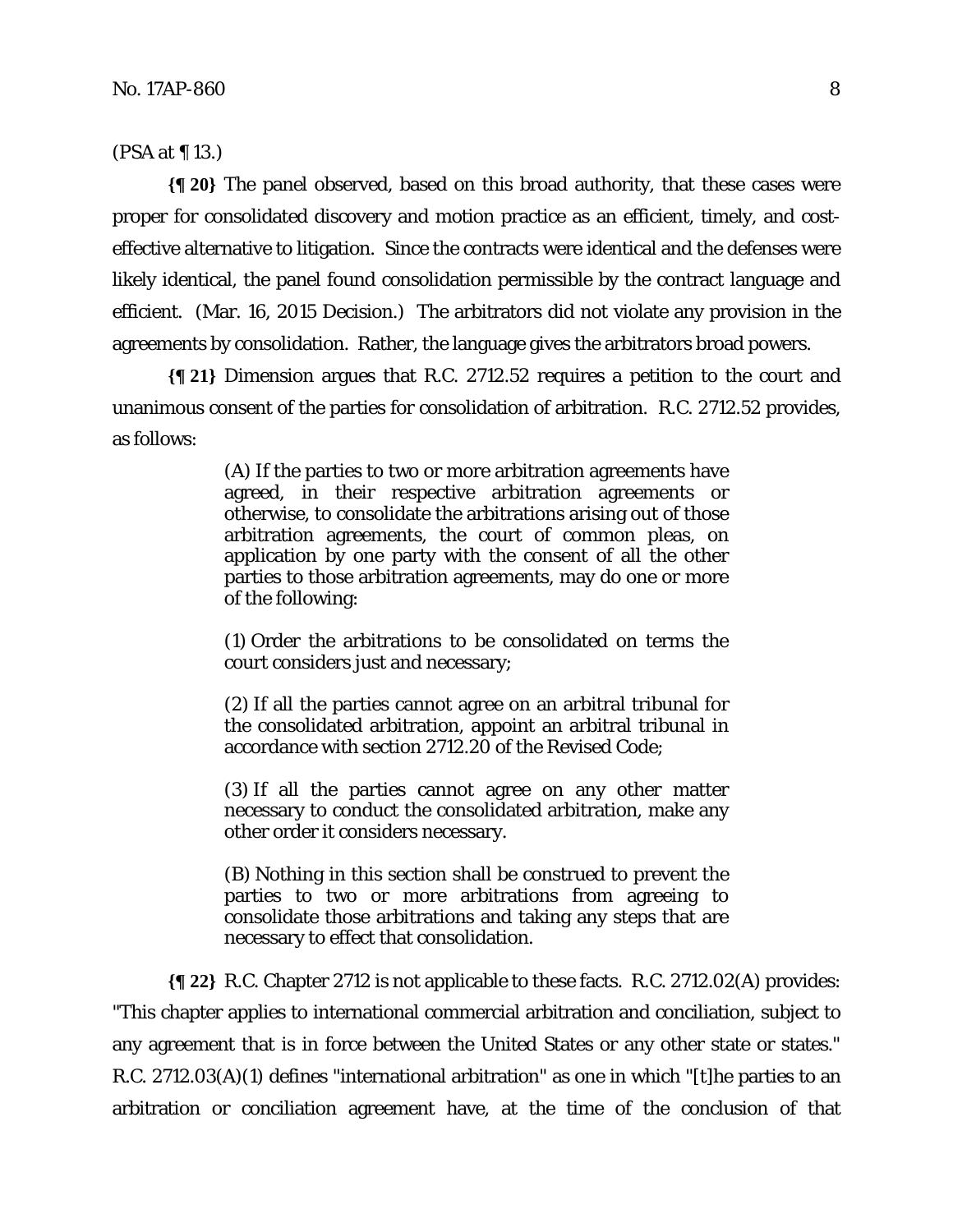agreement, their places of business in different states." A "state" is defined in R.C. 2712.03(B) "[f]or purposes of this section, the states, districts, commonwealths, territories, and insular possessions of the United States and the areas subject to the legislative authority of the United States shall be considered one state." Thus, since these facts do not involve international commercial arbitration, it is inapplicable here.

**{¶ 23}** Finally, in its brief, Dimension argues that consolidation is a threshold question of arbitrability for the courts to determine. Dimension cites *West v. Household Life Ins. Co.*, 170 Ohio App.3d 463, 2007-Ohio-845, ¶ 12 (10th Dist.), for the proposition that "identifying the allowable parties to an arbitration is a fundamental question of arbitrability, which may only be decided by the courts, and not an issue of procedural arbitrability." (Dimension brief at 38.) However, again Dimension misconstrues the case law. In *West*, an insurer sought a motion to stay proceedings and compel arbitration. The insurer was not a party to the arbitration rider and the subject matter of the litigation was outside the scope of the arbitrable issues. *West* is distinguishable from the case at hand because its facts involved a motion to stay litigation already pending in the court, a party who was not a party to the arbitration rider and an issue that was not within the scope of the arbitrable issues. Thus, this court determined that the trial court needed to determine whether the parties before the court were the same parties named in the agreement to arbitrate and whether they agreed to arbitrate the dispute in question before the trial court orders arbitration. The holding was not that consolidation is a threshold question of arbitrability for the courts.

**{¶ 24}** Federal Circuit Courts of Appeal have consistently held that the matter of consolidation is not a threshold question of arbitrability for a court to decide, but, rather, is a matter of procedure for the arbitrator. *See Certain Underwriters at Lloyd's London v. Westchester Fire Ins. Co.*, 489 F.3d 580, 587 (3d Cir.2007)("In this case, the parties agree that they agreed to arbitrate the matter -- the question is merely whether they agreed to individualized or consolidated proceedings as a matter of procedure.") ("[I]n the face of contractual silence, arbitral resolution of procedural issues is presumed[.]"); *Emps. Ins. Co. of Wausau v. Century Indemnity Co*., 443 F.3d 573, 577 (7th Cir.2006) citing *Dockser v. Schwartzberg*, 433 F.3d 421, 427 (4th Cir.2006) ("[T]he question of whether an arbitration agreement forbids consolidated arbitration is a procedural one, which the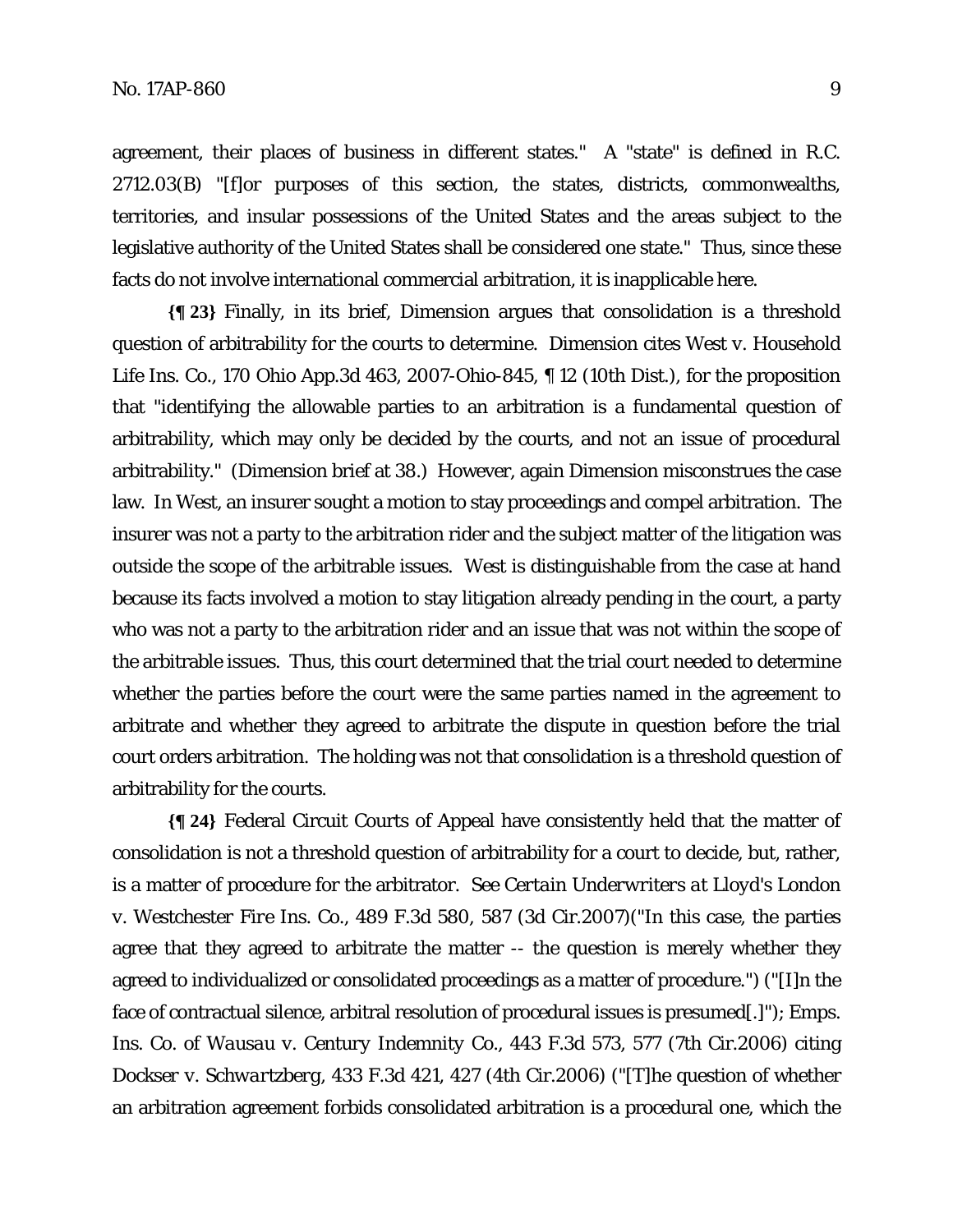arbitrator should resolve."); *Shaw's Supermarkets, Inc. v. UFCW*, 321 F.3d 251, 254 (1st Cir.2003)("The issue before us is who should make the determination as to whether to consolidate the three grievances into a single arbitration: the arbitrator or a federal court. Since each of the three grievances is itself concededly arbitrable, we think the answer is clear. \* \* \* this is a procedural matter for the arbitrator."); *Blimpie Internatl. Inc. v. Blimpie of the Keys*, 371 F.Supp.2d 469, 473-74 (S.D.N.Y.2005)("Whether an arbitration proceeding should be consolidated with one or more other arbitration proceedings is a question \* \* \* properly addressed by the arbitrator."). We find that the trial court did not err in finding that the arbitration panel did not exceed its authority in finding that the cases were proper for consolidated discovery and motion practice. Therefore, Dimension's first, second, third, and fourth assignments of error are overruled.

**{¶ 25}** In its fifth and sixth assignments of error, Dimension contends that the trial court erred in failing to consider that evident partiality existed requiring the arbitration award to be vacated under R.C. 2711.10. Dimension provides two arguments of evident partiality, (1) that Arbitrator Borchardt had a conflict of interest which tainted his participation in the panel's decision to consolidate for purposes of discovery and motion practice , and (2) Arbitrator Dubner was biased because Dubner had previously served as an arbitrator in a separate arbitration proceeding between Dimension and two of the present claimants and because Dubner had previously represented clients of Frank Klaus, an individual with business relationships with claimants.

**{¶ 26}** R.C. 2711.10 provides, as follows:

In any of the following cases, the court of common pleas shall make an order vacating the award upon the application of any party to the arbitration if:

(A) The award was procured by corruption, fraud, or undue means.

(B) Evident partiality or corruption on the part of the arbitrators, or any of them.

(C) The arbitrators were guilty of misconduct in refusing to postpone the hearing, upon sufficient cause shown, or in refusing to hear evidence pertinent and material to the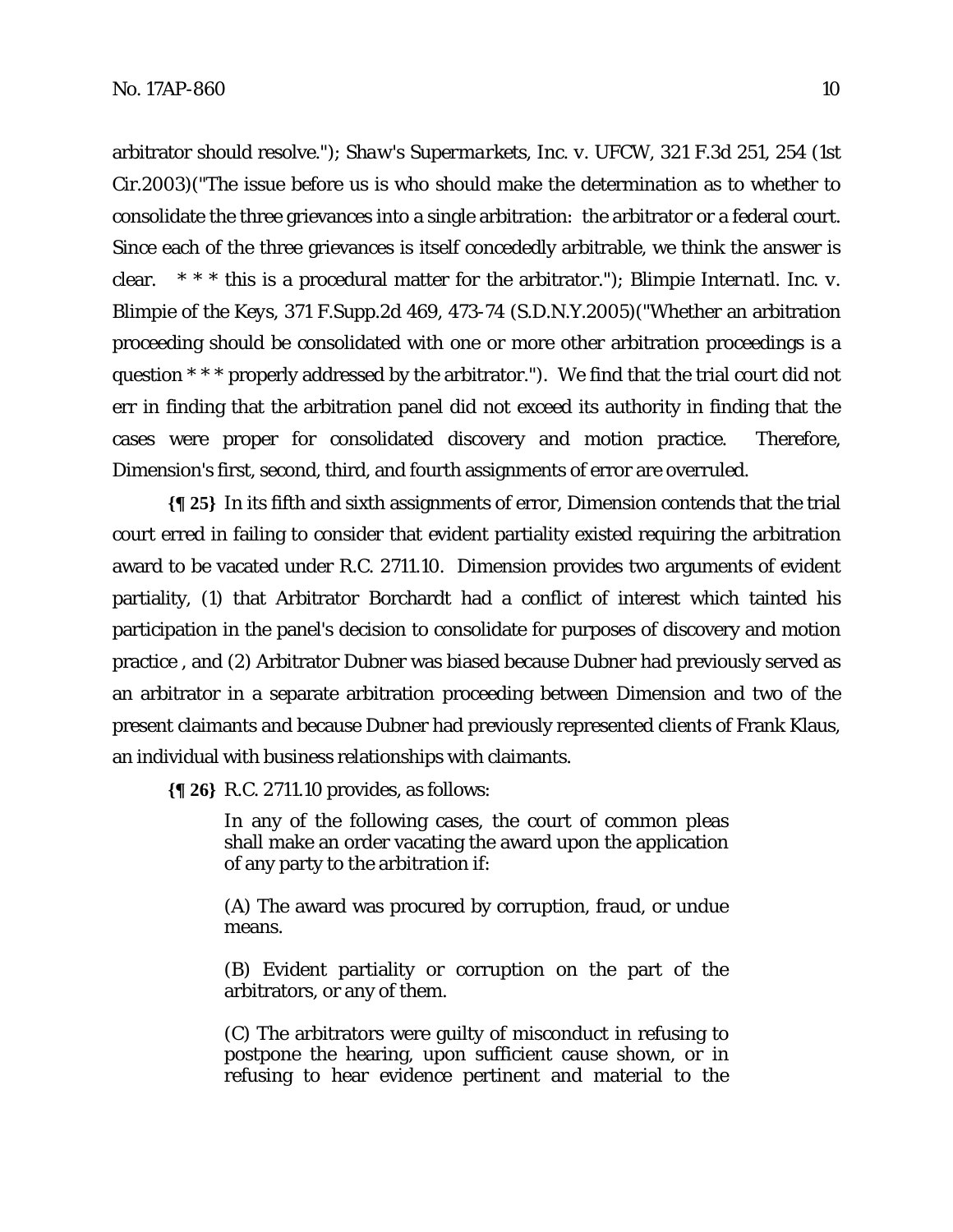(D) The arbitrators exceeded their powers, or so imperfectly executed them that a mutual, final, and definite award upon the subject matter was not made.

If an award is vacated and the time within which the agreement required the award to be made has not expired, the court may direct a rehearing by the arbitrators.

**{¶ 27}** Dimension's first argument is that Arbitrator Borchardt resigned as a member of the arbitration panel because of a conflict of interest because he accepted a position as legal consultant to the parent company of First Dealer Resources, LLC, the entity that had served as Dimension's marketing representative for the programs that were the subject of the arbitration. Dimension contends that since Borchardt participated in the decision to consolidate, that decision must have been tainted by his conflict of interest and the trial court erred in not vacating the arbitration award.

**{¶ 28}** Appellees argue that Dimension waived the argument that Arbitrator Borchardt had a conflict of interest that tainted his participation because Dimension did not present this argument to the trial court. It is well-settled that issues not raised in the trial court may not be raised for the first time on appeal because such issues are deemed waived. *Whitmer v. Zochowski*, 10th Dist. No. 15AP-52, 2016-Ohio-4764, ¶ 54. Regardless, Dimension's argument has no merit.

**{¶ 29}** Arbitration awards are entitled to a presumption of regularity and formality, and implicit in this presumption is that the arbitrator acted with integrity. *In re Furtado v. Hearthstone Condo Assn.*, 10th Dist. No. 86AP-1003 (May 19, 1987). "To overcome the presumption of regularity because of an alleged bias on the part of the arbitrator, the appellant must demonstrate 'evident partiality.' " (Citations omitted.) *Reynoldsburg City School Dist. Bd. of Edn. v. Licking Hts. Local School Dist. Bd. of Edn.*, 10th Dist. Np. 11AP-173, 2011-Ohio-5063, ¶ 25. Evident partiality " 'connotes more than a mere suspicion or appearance of partiality.' " *Furtado*, citing *Merit Ins. Co. v. Leathersby Ins. Co.*, 714 F.2d 673, 681-682 (7th Cir.1983); *Internatl. Produce, Inc. v. A/S Rosshavet*, 638 F.2d 548, 551 (2d Cir.1981). Some evidence of actual bias or evidence of circumstantial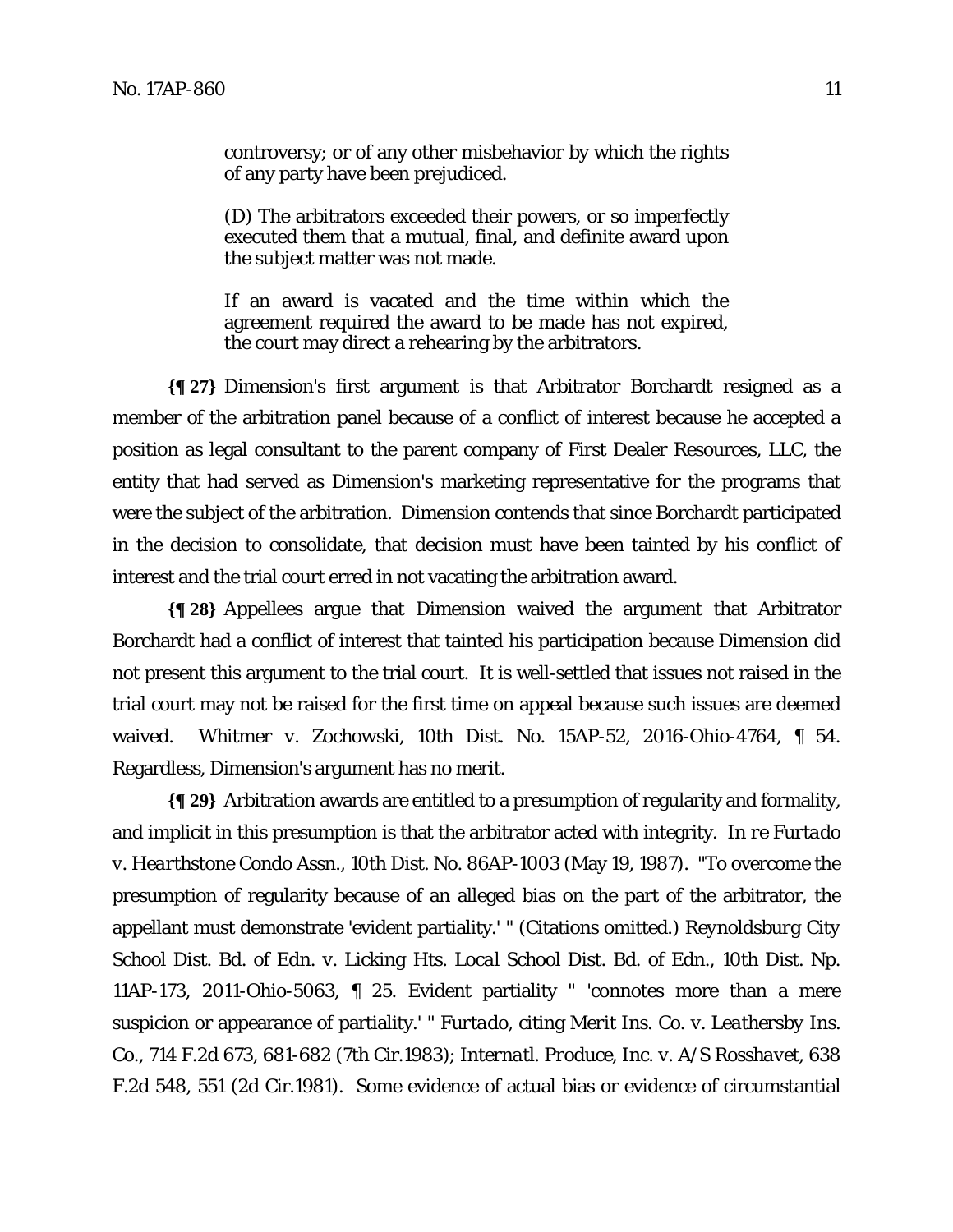fact which would give rise to a question of bias must be presented. *Reynoldsburg City School Dist. Bd. of Edn*. at ¶ 25, citing *Beck Suppliers, Inc. v. Dean Witter Reynolds Inc.,*  53 Ohio App.3d 98 (6th Dist.1988).

**{¶ 30}** The decision to consolidate was issued in March 2015. Arbitrator Borchardt did not accept the position that created the conflict of interest until August 2015. Borchardt resigned as a member of the arbitration panel immediately. Dimension did not provide any direct evidence of bias but argues that Borchardt must have been biased when the consolidation decision was made because he admitted a conflict of interest five months later. However, there is no evidence that Borchardt had any conflict of interest at the time of the consolidation decision. Some evidence of actual bias or evidence of circumstantial fact which would give rise to a question of bias must be presented and Dimension has not done so.

**{¶ 31}** Dimension's second argument is that Arbitrator Dubner was biased because Dubner had previously served as an arbitrator in a separate arbitration proceeding between Dimension and two of the present claimants and because Dubner had previously represented clients of Frank Klaus, an individual with business relationships with claimants. Dubner did not represent Klaus or any of the applicants. Moreover, the representation began in 2008 and had ended years before the arbitration panel issued its decision.

**{¶ 32}** Dimension provides no argument and no authority as to why an arbitrator demonstrates bias when he had previously served as an arbitrator for the parties. The Seventh Circuit Court of Appeals has held that an arbitrator is not disqualified simply because he has served on previous arbitration panels for the same parties or the same contracts. *See Trustmark Ins. Co. v. John Hancock Life Ins. Co.*, 631 F.3d 869 (7th Cir.2011). The Seventh Circuit held that an arbitrator should be disinterested, but disinterested means "lacking a financial or other personal stake in the outcome." *Id*. at 872.

**{¶ 33}** Dimension argues that the handful of arbitration transcript pages it submitted demonstrate that Dubner had a financial state in the PSAs. However, the transcript pages demonstrate that First Dealer Resources is a subagency to appellee Great Lakes. Klaus is a principal of Great Lakes. (Tr. at 162-63.) Dubner represented clients of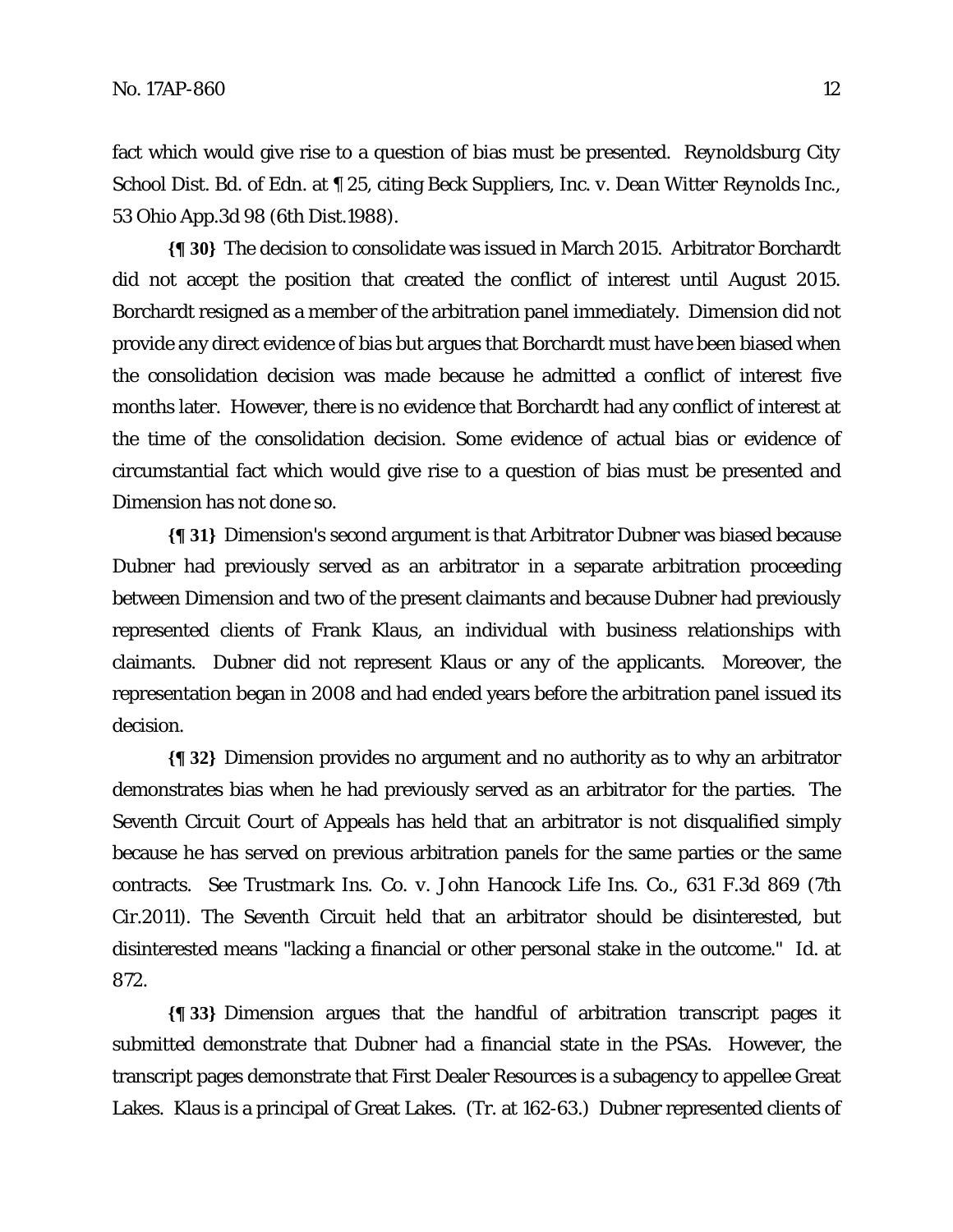Klaus but not Klaus or any of the applicants. The testimony did not demonstrate that Dubner had a financial interest in the PSAs.

**{¶ 34}** The trial court observed that the arbitration panel thoroughly considered the issue but determined that Dubner was qualified to serve on the panel. The trial court found that a relationship eight years prior to the arbitration and one that involved no direct representation between Dubner and Klaus was too tenuous and remote to establish bias or evident partiality.

**{¶ 35}** Dimension cites *Close v. Motorists Mut. Ins. Co.*, 10th Dist. No. 84AP-696 (Apr. 25, 1985), as an example of an arbitration award that is void when there is evidence of actual arbitrator bias or of significant circumstantial evidence demonstrating bias. However, in *Close*, the arbitration award was vacated because the arbitrator was a partner in a law firm that had an ongoing relationship with one of the parties. This court stated, "[w]e hold, therefore, that an arbitrator's partnership in a law firm having a substantial, continuing attorney-client relationship with a party is grounds for vacating an arbitration award under Rev. Code § 2711.10(B)." *Id. Close* is distinguishable from these facts, however, because this case does not involve a continuing relationship and it does not involve representation of a party.

**{¶ 36}** Another similar case is *Beck Suppliers, Inc,* supra. In *Beck Suppliers, Inc.*, the motion to vacate the arbitration award was based on the fact that one of the arbitrators was a partner in a law firm that had represented the parent and sister corporations of Dean Witter. Even though Dean Witter prevailed in the arbitration, the court found that the arbitration did not need to be vacated. The Sixth District Court of Appeals held that the arbitrator's relationship to Dean Witter was "too indirect and remote to substantiate any inference of bias." *Id*. at 103.

**{¶ 37}** Here, the evidence in support of Dimension's position is indirect and tenuous, at best, to prove arbitrator partiality. With our limited review and the significant burden on Dimension to demonstrate evident partiality, we find no error in the trial court's decision. Thus, Dimension's fifth and sixth assignments of error are overruled.

**{¶ 38}** In its seventh and eighth assignments of error, Dimension contends that the trial court erred in ruling that the arbitration panel did not exceed its authority when it failed to find that Allstate was required to calculate the amount of any profit share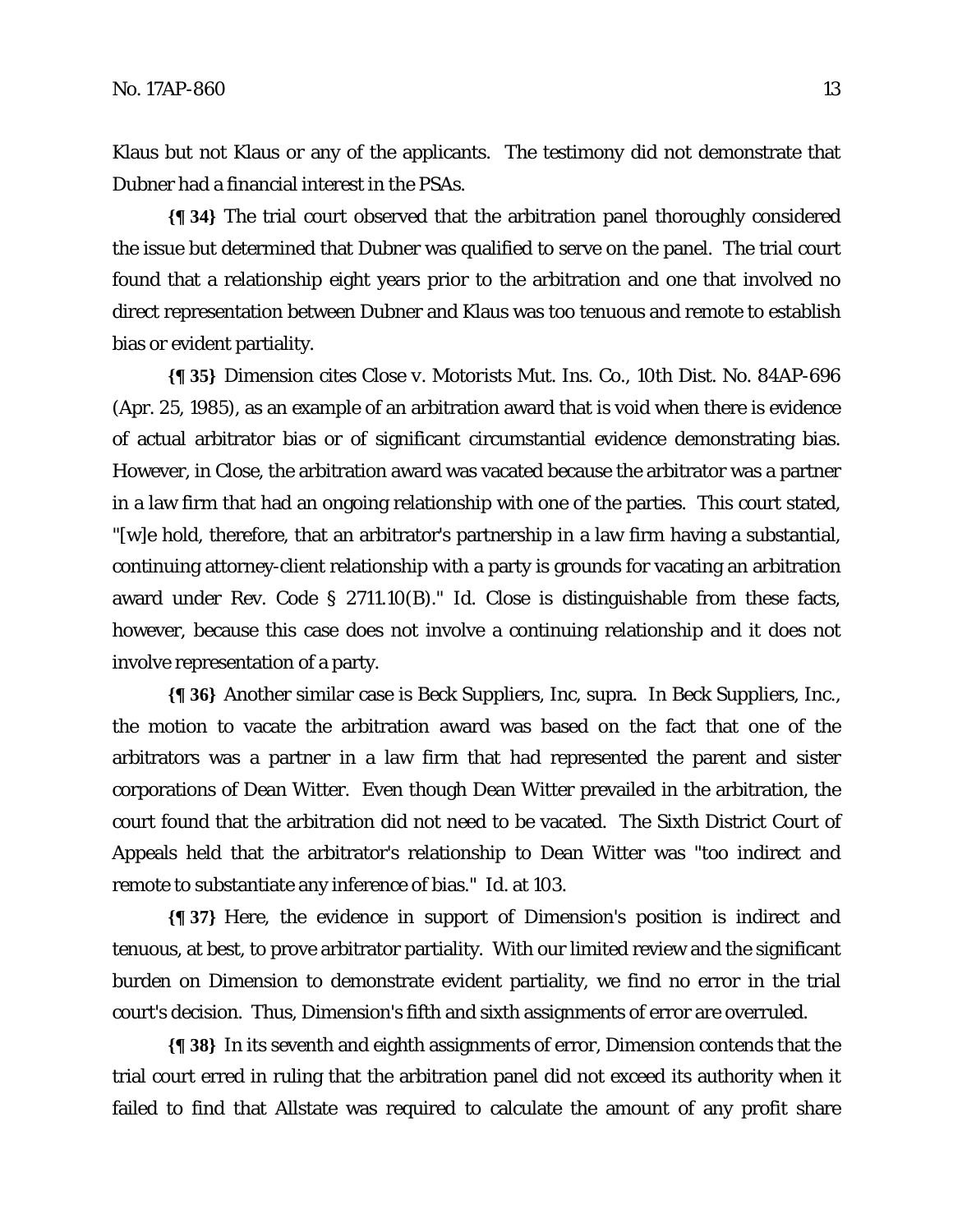payments due under the agreements and in failing to consider direct evidence of double counting to satisfy a 2012 arbitration award, and erred in incorrectly finding that the double counting was within the panel's interpretive discretion.

**{¶ 39}** Dimension's arguments raise legal and factual issues that are within the scope of the arbitrator's authority. Ohio courts "do not sit to hear claims of factual or legal error by an arbitrator." *Southwest Ohio Regional Transit Auth. v. Amalgamated Transit Union, Local 627*, 91 Ohio St.3d 108, 110 (2001), quoting *United Paperworkers Internatl. Union, AFL-CIO v. Misco Inc.*, 484 U.S. 29, 37-38 (1987).

**{¶ 40}** Dimension argues that the trial court should have vacated the arbitration award because the panel failed to follow the contract's requirements that Allstate determine the profit shares. Dimension's argument is based on paragraph two of the PSAs. The arbitration panel found paragraph two ambiguous and examined the parties' course of dealing. The course of dealing demonstrated that Dimension historically calculated the profit share payments, not Allstate. Since the arbitration panel reviewed the PSAs, the trial court properly declined to review and vacate the arbitration award. A trial court may not review an arbitration award and vacate it based on a factual disagreement. *See, e.g.*, *Office of Collective Bargaining v. Ohio Civ. Serv. Emps. Assn., Local 11*, 73 Ohio App.3d 392 (10th Dist.1992).

**{¶ 41}** Finally, Dimension argues that the arbitration panel failed to modify the award to account for double recovery by Tillery and Great Lakes. Dimension contends that the award mistakenly includes \$69,524.15 that Dimension already paid to Tillery and Great Lakes, along with corresponding interest ordered under the 2012 arbitration order. (Dimension brief at 51.) After the arbitration panel issued its Interim Award, Dimension submitted a Statement of Interest, Costs, and Motion to Reconsider the Interim Award and set forth the same arguments to the arbitration panel. The arbitration panel specifically mentions that it considered Dimension's Motion to Reconsider and awarded Dimension one-sixth of its \$2,876.50 in reimbursable costs claimed in its Motion to Reconsider and denied all other relief sought. (Jan. 11, 2017 Final Award at 2.) The arbitration panel specifically addressed and rejected Dimension's argument. As stated, the trial court does not "sit to hear claims of factual or legal error by an arbitrator."